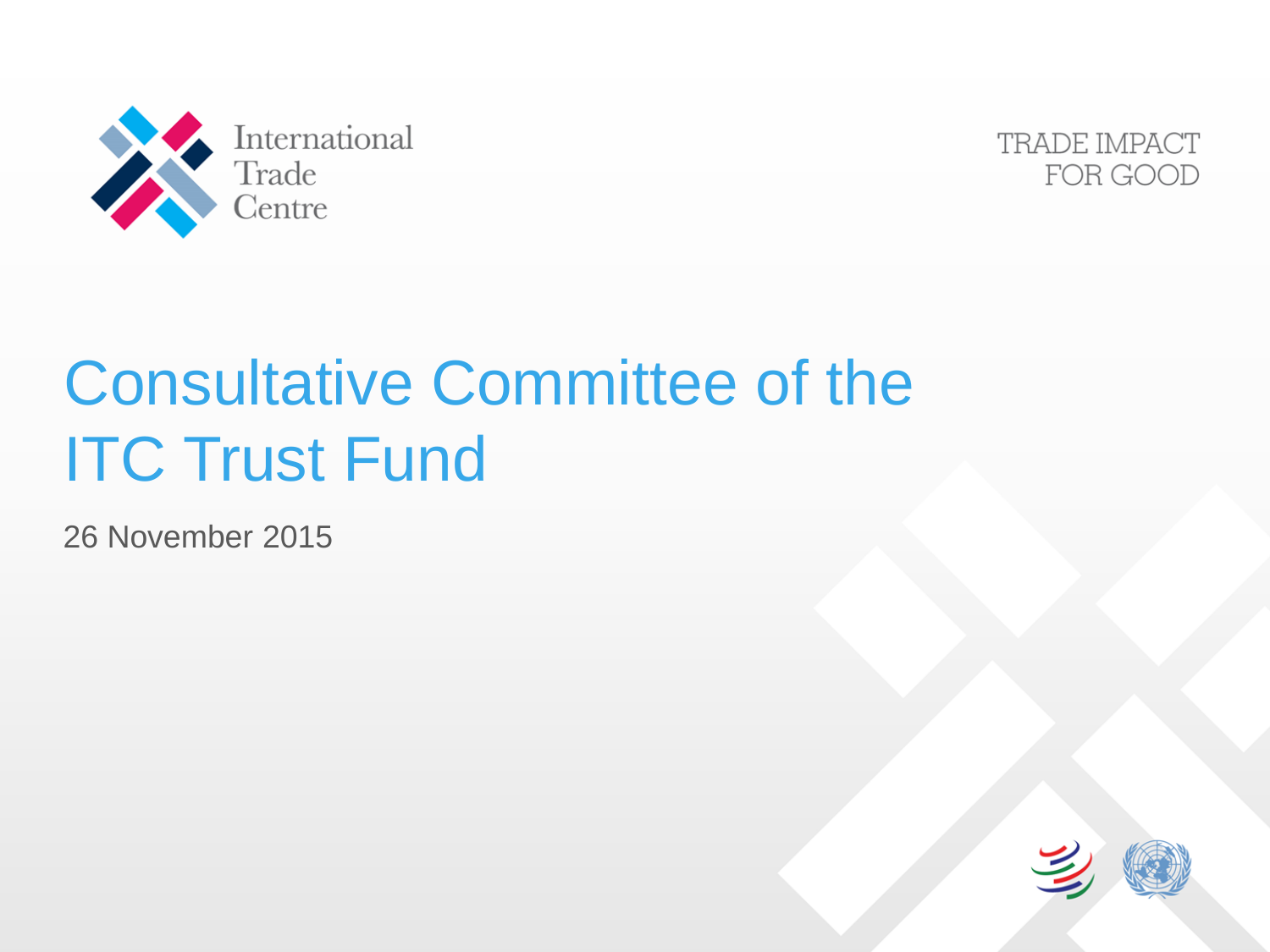#### What is a corporate scorecard?

Also known as Corporate Results Framework



- An **integrated** performance management tool
- **High-level** view tracking the implementation of the **Strategic Plan**
- Bringing together what we **measure** to help us **manage**



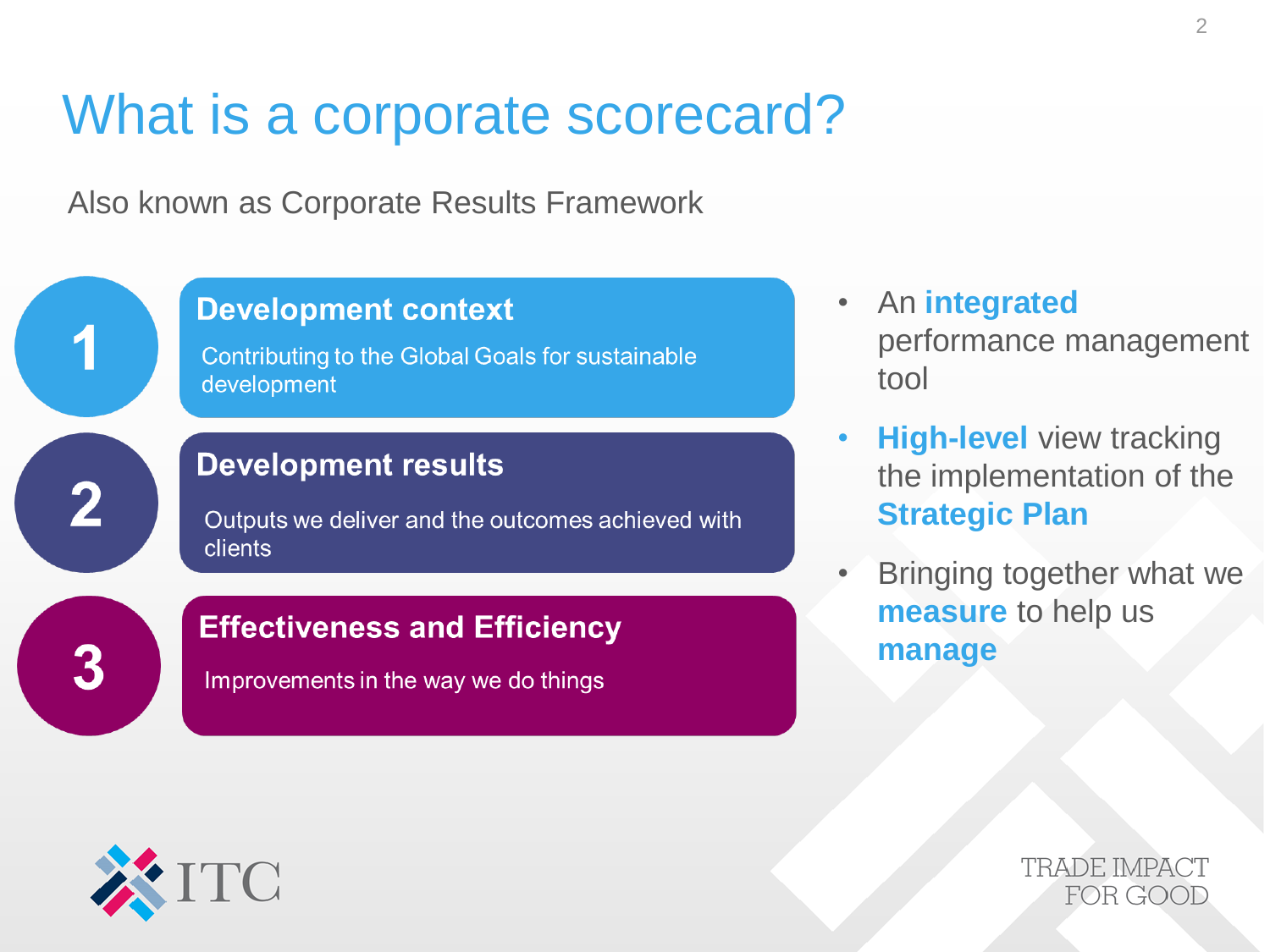## Development results

**Corporate Outcome Indicators – demonstration of change**

| <b>Impact</b>         |                        | renionoù anon-or-onange<br><b>Impact evaluations</b> |                       |                                                                     |                                                                                                                   |                                                                                                                                                                                       |
|-----------------------|------------------------|------------------------------------------------------|-----------------------|---------------------------------------------------------------------|-------------------------------------------------------------------------------------------------------------------|---------------------------------------------------------------------------------------------------------------------------------------------------------------------------------------|
| <b>Outcome</b>        |                        | countries and transition economies                   |                       | <b>Improved international competitiveness of SMEs in developing</b> | (c)(iii)<br># of SMEs having transacted<br>international Business<br>[plus (c)(iv) respective % share<br>of WBEs] |                                                                                                                                                                                       |
| Intermediate outcomes |                        |                                                      |                       |                                                                     | <b>Market linkages:</b><br>More inclusive market opportunities                                                    | Programme-specific indicator                                                                                                                                                          |
|                       |                        | skills                                               | and feasible<br>act   | Action                                                              | <b>SME capacity:</b><br>More competitive SMEs, including women,<br>youth and community entrepreneurs              | $(c)(i)$ # of SMEs reporting<br>improved international<br>competitiveness as a result of<br>ITC support [plus (c)(ii)<br>respective % shares of WBEs]                                 |
|                       | awareness<br>Increased | knowledge and<br>Increased                           | consensus<br>plans to |                                                                     | <b>Access to business/trade services:</b><br>Stronger Trade and Investment Support Institutions                   | $(b)(i.)$ # of institutions reporting<br>improved operational and<br>managerial performance as a<br>result of ITC's support                                                           |
|                       |                        |                                                      | mproved               |                                                                     | <b>Trade and Business Environment:</b><br>Better trade and investment policies and strategies                     | $(a)((ii.)$ # of cases in which<br>trade-related policies and-or<br>strategies and-or regulations<br>have been improved with<br>business sector input as a result<br>of ITC's support |
|                       |                        |                                                      |                       |                                                                     |                                                                                                                   | $(a)(i)$ # of male and female<br>clients reporting greater<br>awareness of international trade<br>as a result of ITC's support                                                        |
| <b>Outputs</b>        |                        |                                                      |                       |                                                                     |                                                                                                                   | <b>Indicators - Deliverables</b><br>$#$ OF:<br>Workshops<br><b>Advisory Services</b><br><b>Technical Material</b><br><b>Publications</b>                                              |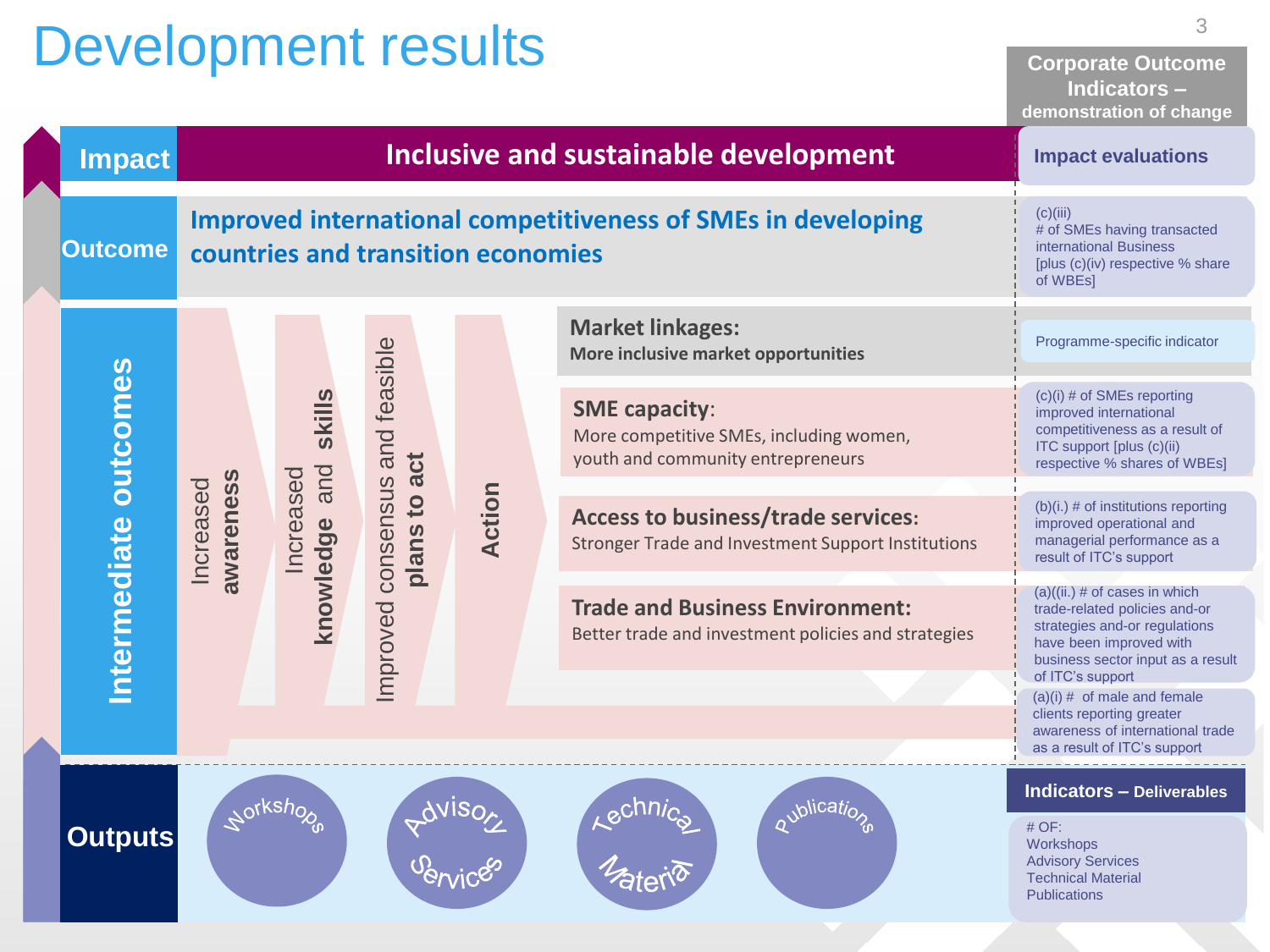#### Simplified and more coherent Strategic Framework

|                |                                                                                                           |                                | <b>Strategic Framework 2014-2015</b>                                                                                                                                                                                                                                                                                                                                                                                                                                                                                                 | <b>Strategic Framework 2016-2017</b>                                                                                                                                                                                                                           |                                                                                       |                |                                                                                                                                                                                        |
|----------------|-----------------------------------------------------------------------------------------------------------|--------------------------------|--------------------------------------------------------------------------------------------------------------------------------------------------------------------------------------------------------------------------------------------------------------------------------------------------------------------------------------------------------------------------------------------------------------------------------------------------------------------------------------------------------------------------------------|----------------------------------------------------------------------------------------------------------------------------------------------------------------------------------------------------------------------------------------------------------------|---------------------------------------------------------------------------------------|----------------|----------------------------------------------------------------------------------------------------------------------------------------------------------------------------------------|
|                |                                                                                                           |                                | Objective of the Organization: To foster sustainable economic development and contribute<br>to achieving the Millennium Development Goals in developing countries and countries with<br>economies in transition through trade and international business development                                                                                                                                                                                                                                                                 | Objective of the Organization: To foster inclusive and sustainable growth and development<br>in developing countries, especially Least Developed Countries, and countries with economies in<br>transition through trade and international business development |                                                                                       |                |                                                                                                                                                                                        |
|                | 2014-2015 Corporate                                                                                       |                                | <b>Indicators</b>                                                                                                                                                                                                                                                                                                                                                                                                                                                                                                                    |                                                                                                                                                                                                                                                                | 2016-2017 Corporate                                                                   |                | <b>Indicators</b>                                                                                                                                                                      |
|                | Strengthened<br>integration of the<br><b>business sector</b>                                              |                                | Increased number of male and female users of trade-related<br>intelligence, including cases in which a gender perspective<br>in trade is integrated into national development strategies,<br>as a result of ITC support to enable decision makers to<br>prepare and/or design effective trade development<br>programmes and policies.                                                                                                                                                                                                |                                                                                                                                                                                                                                                                | Strengthened<br>integration of the<br>A business sector<br>into the global<br>economy |                | Number of male and female clients reporting greater<br>1 <b>awareness</b> of international trade as a result of ITC's<br>support                                                       |
|                | into the global<br>A economy through<br>trade intelligence<br>and enhanced<br>support to<br>policymakers. |                                | Increased number of male and female clients expressing<br>awareness of trading system-related activities through the<br>2 support of ITC to enable decision makers to understand<br>business needs and create an environment conducive to<br>business.<br>Increased number of cases in which country negotiating<br>positions have been enriched through analytical input and<br>3 business sector participation, with the support of ITC, to<br>enable decision makers to integrate business dimensions<br>into trade negotiations. |                                                                                                                                                                                                                                                                |                                                                                       | $\overline{2}$ | Number of <b>cases</b> in which trade-related <b>policies</b><br>and/or strategies and/or regulations have been<br>improved with business sector input as a result of<br>ITC's support |
|                |                                                                                                           |                                |                                                                                                                                                                                                                                                                                                                                                                                                                                                                                                                                      |                                                                                                                                                                                                                                                                |                                                                                       |                |                                                                                                                                                                                        |
| $\overline{B}$ | Enhanced trade<br>support<br>institutions and<br>policies for the<br>benefit of exporting<br>enterprises. | $\mathbf{1}$<br>$\overline{2}$ | Number of <i>institutions</i> reporting improvements in their<br>managerial performance and/or services to small and<br>medium-sized enterprises as a result of ITC assistance.<br>Number of <i>institutions</i> reporting improvements as a result<br>of their membership in networks supported by ITC.<br>Number of <i>institutions</i> reporting improvements in their<br>3 country's trade promotion and export development<br>policies as a result of ITC assistance.                                                           |                                                                                                                                                                                                                                                                | Improved<br>performance of<br><b>B</b> trade support                                  |                | Number of <i>institutions</i> reporting improved<br>1 operational and managerial performance as a                                                                                      |
|                |                                                                                                           |                                |                                                                                                                                                                                                                                                                                                                                                                                                                                                                                                                                      |                                                                                                                                                                                                                                                                | institutions for the<br>benefit of enterprises                                        |                | result of ITC's support                                                                                                                                                                |
| C              |                                                                                                           | $\overline{1}$                 | Increased number of <b>enterprises</b> enabled to formulate<br>sound international <b>business strategies</b> through ITC<br>training on export management issues, delivered directly or<br>indirectly.                                                                                                                                                                                                                                                                                                                              |                                                                                                                                                                                                                                                                |                                                                                       |                | enterprises<br>Number<br>of<br>reporting<br>improved<br>1 international competitiveness as a result of ITC's<br>support                                                                |
|                | Strengthened<br>export capacity of<br>enterprises to<br>respond to market<br>opportunities.               | $\mathfrak{p}$                 | Increased number of <i>enterprises</i> enabled to become<br>export-ready through ITC training activities focusing on<br>export readiness, delivered directly or indirectly.                                                                                                                                                                                                                                                                                                                                                          | $\mathbf C$                                                                                                                                                                                                                                                    | Improved<br>international<br>competitiveness<br>of enterprises                        |                | Percentile share of enterprises that are owned,<br>operated and controlled by <b>women</b> reporting<br>improved <i>international</i> competitiveness as a result<br>of ITC's support  |
|                |                                                                                                           | 3                              | Increased number of <i>enterprises</i> having met potential<br>buyers and, as a result, having transacted business<br>through ITC support.                                                                                                                                                                                                                                                                                                                                                                                           |                                                                                                                                                                                                                                                                |                                                                                       | $\overline{3}$ | Number of enterprises having transacted<br>international business as a result of ITC's support                                                                                         |
|                |                                                                                                           |                                | Increased share of women-owned enterprises that report<br>improved <b>competency</b> in export-related operations and that<br>are exposed to new markets or market contacts as a result<br>of ITC assistance.                                                                                                                                                                                                                                                                                                                        |                                                                                                                                                                                                                                                                |                                                                                       |                | Percentile share of enterprises that are owned,<br>operated and controlled by <b>women</b> having<br>transacted international business as result of ITC's<br>support                   |